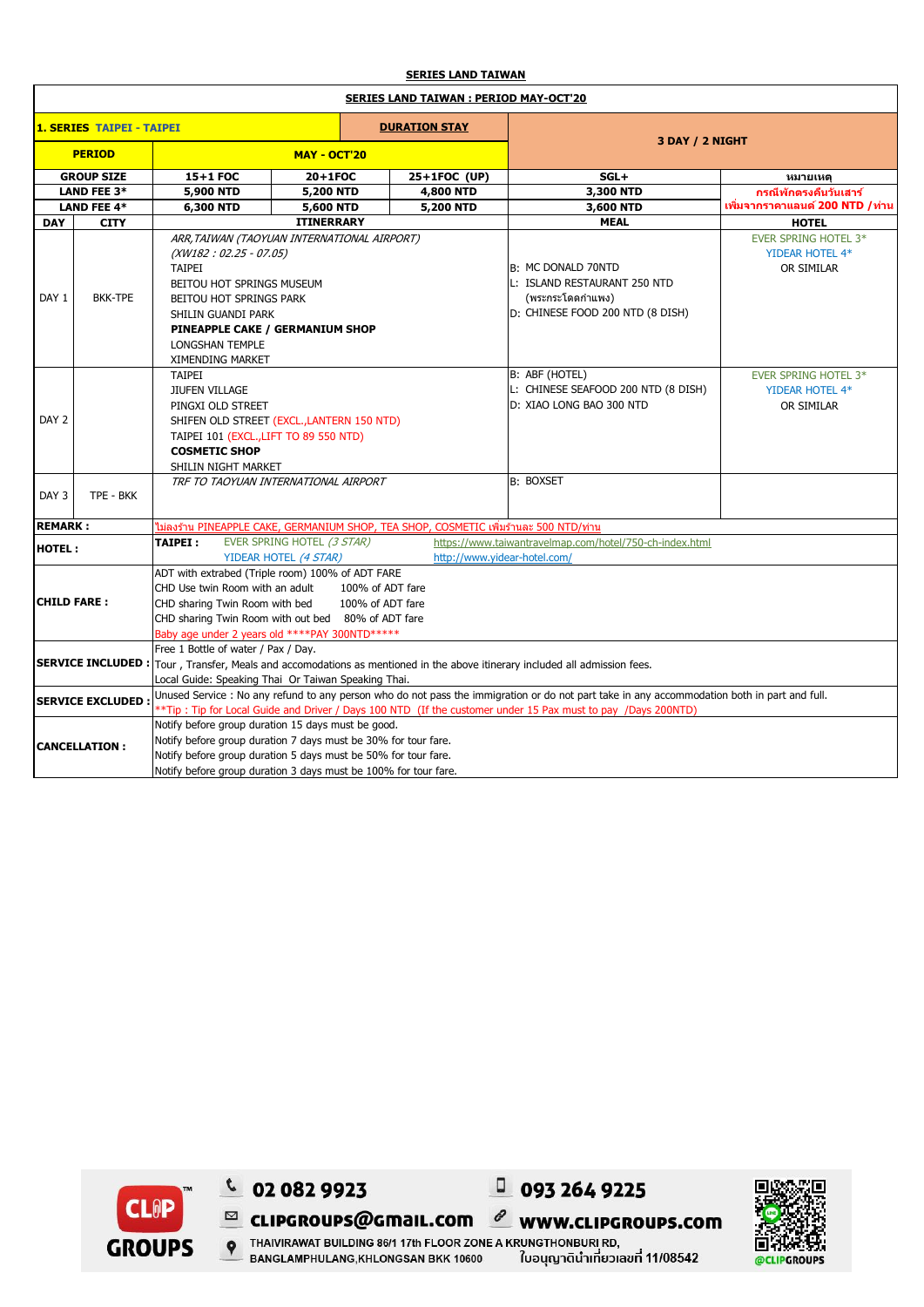| <b>SERIES LAND TAIWAN: PERIOD MAY-OCT'20</b>                                                                   |                    |                                                                                                                                              |                                                  |              |                                                                                                                |                                          |  |  |  |
|----------------------------------------------------------------------------------------------------------------|--------------------|----------------------------------------------------------------------------------------------------------------------------------------------|--------------------------------------------------|--------------|----------------------------------------------------------------------------------------------------------------|------------------------------------------|--|--|--|
| 2. SERIES JIAYI - TAICHUNG - TAIPEI<br><b>DURATION STAY</b>                                                    |                    |                                                                                                                                              |                                                  |              |                                                                                                                |                                          |  |  |  |
| <b>PERIOD</b>                                                                                                  |                    | <b>MAY - OCT'20</b>                                                                                                                          |                                                  |              | 4 DAY / 3 NIGHT                                                                                                |                                          |  |  |  |
|                                                                                                                | <b>GROUP SIZE</b>  | 15+1 FOC                                                                                                                                     | 20+1FOC (UP)                                     | 25+1FOC (UP) | $SGL+$                                                                                                         | หมายเหตุ                                 |  |  |  |
| LAND FEE 3*                                                                                                    |                    | 8,000 NTD                                                                                                                                    | 7,200 NTD                                        | 6,600 NTD    | 3,800 NTD                                                                                                      | กรณีพักตรงดื่นวันเสาร์                   |  |  |  |
|                                                                                                                | <b>LAND FEE 4*</b> | <b>9,100 NTD</b>                                                                                                                             | 8,200 NTD                                        | 7,600 NTD    | 4,600 NTD                                                                                                      | ูเพิ่มจากราคาแลนด์ 200 NTD <i> </i> ท่าน |  |  |  |
| <b>DAY</b>                                                                                                     | <b>CITY</b>        |                                                                                                                                              | <b>ITINERRARY</b>                                |              | <b>MEAL</b>                                                                                                    | <b>HOTEL</b>                             |  |  |  |
|                                                                                                                |                    | ARR, TAIWAN (TAOYUAN INTERNATIONAL AIRPORT)<br>$(XW182: 02.25 - 07.05)$                                                                      |                                                  |              |                                                                                                                | DEREVE EXPRESS HOTEL 3*                  |  |  |  |
|                                                                                                                | <b>BKK-TPE</b>     |                                                                                                                                              |                                                  |              |                                                                                                                | <b>RENYI LAKE HOTEL 4*</b>               |  |  |  |
|                                                                                                                |                    | <b>NANTOU</b>                                                                                                                                |                                                  |              | B: MC DONALD 70NTD                                                                                             | OR SIMILAR                               |  |  |  |
| DAY 1                                                                                                          |                    | <b>SUNMOON LAKE</b>                                                                                                                          |                                                  |              | L: STEAMED PRESIDENT FISH 200 NTD                                                                              |                                          |  |  |  |
|                                                                                                                |                    | <b>XUAN GUANG TEMPLE</b>                                                                                                                     |                                                  |              | D: CHINESE FOOD 200 NTD (8 DISH)                                                                               |                                          |  |  |  |
|                                                                                                                |                    | WEN WU TEMPLE                                                                                                                                |                                                  |              |                                                                                                                |                                          |  |  |  |
|                                                                                                                |                    | <b>TEA SHOP</b>                                                                                                                              |                                                  |              |                                                                                                                |                                          |  |  |  |
|                                                                                                                |                    | JIAYI                                                                                                                                        |                                                  |              |                                                                                                                |                                          |  |  |  |
|                                                                                                                |                    | ALISHAN                                                                                                                                      |                                                  |              | B: ABF (HOTEL)                                                                                                 | ORANGE HOTEL PARK TAICHUNG 3*            |  |  |  |
|                                                                                                                |                    | <b>ALISHAN FOREST</b>                                                                                                                        |                                                  |              | L: TAIWAN FOOD 200 NTD @ALISHAN                                                                                | <b>STAY HOTEL 4*</b>                     |  |  |  |
| DAY 2                                                                                                          |                    | <b>RAIL WAY</b>                                                                                                                              |                                                  |              | D: CHINESE FOOD 200 NTD (8 DISH)                                                                               | OR SIMILAR                               |  |  |  |
|                                                                                                                |                    | <b>TAICHUNG</b>                                                                                                                              |                                                  |              |                                                                                                                |                                          |  |  |  |
|                                                                                                                |                    | <b>PINEAPPLE CAKE SHOP</b>                                                                                                                   |                                                  |              |                                                                                                                |                                          |  |  |  |
|                                                                                                                |                    | FENG JIA NIGHT MARKET                                                                                                                        |                                                  |              |                                                                                                                |                                          |  |  |  |
|                                                                                                                |                    | <b>TAIPEI</b>                                                                                                                                |                                                  |              | B: ABF (HOTEL)                                                                                                 | <b>EVER SPRING HOTEL 3*</b>              |  |  |  |
|                                                                                                                |                    | TAIPEI 101 (EXCL., LIFT TO 89 550 NTD)                                                                                                       |                                                  |              | L: SHABU 280 NTD                                                                                               | YIDEAR HOTEL 4*                          |  |  |  |
|                                                                                                                |                    | <b>COSMETIC SHOP</b>                                                                                                                         |                                                  |              | D: ISLAND RESTAURANT 250 NTD                                                                                   | OR SIMILAR                               |  |  |  |
| DAY 3                                                                                                          |                    | <b>GERMANIUM SHOP</b><br>CHIANG KAI SHEK MEMORIAL HALL<br>LONGSHAN TEMPLE                                                                    |                                                  |              | (พระกระโดดกำแพง)                                                                                               |                                          |  |  |  |
|                                                                                                                |                    |                                                                                                                                              |                                                  |              |                                                                                                                |                                          |  |  |  |
|                                                                                                                |                    |                                                                                                                                              |                                                  |              |                                                                                                                |                                          |  |  |  |
|                                                                                                                |                    | XIMENDING MARKET                                                                                                                             |                                                  |              |                                                                                                                |                                          |  |  |  |
|                                                                                                                |                    | TRF TO TAOYUAN INTERNATIONAL AIRPORT                                                                                                         |                                                  |              | <b>B: BOXSET</b>                                                                                               |                                          |  |  |  |
| DAY 4                                                                                                          | TPE-BKK            |                                                                                                                                              |                                                  |              |                                                                                                                |                                          |  |  |  |
| <b>REMARK:</b><br><u>ไม่ลงร้าน PINEAPPLE CAKE, GERMANIUM SHOP, TEA SHOP, COSMETIC เพิ่มร้านละ 500 NTD/ท่าน</u> |                    |                                                                                                                                              |                                                  |              |                                                                                                                |                                          |  |  |  |
|                                                                                                                |                    | <b>JIAYI:</b>                                                                                                                                | DEREVE EXPRESS (3 STAR)                          |              | https://www.dereve.com.tw/en-gb                                                                                |                                          |  |  |  |
|                                                                                                                |                    | RENYI LAKE HOTEL (4 STAR)                                                                                                                    |                                                  |              | http://www.renyilakehotel.com.tw/                                                                              |                                          |  |  |  |
|                                                                                                                |                    |                                                                                                                                              |                                                  |              | TAICHUNG : ORANGE HOTEL PARK TAICHUNG (3 STAR) http://www.orangehotels.com.tw/store/index.php?index_store_id=2 |                                          |  |  |  |
| <b>HOTEL:</b>                                                                                                  |                    | STAY HOTEL (4 STAR)                                                                                                                          |                                                  |              | http://www.stayhotel-taichung.com.tw/                                                                          |                                          |  |  |  |
|                                                                                                                |                    | <b>TAIPEI :</b>                                                                                                                              | EVER SPRING HOTEL (3 STAR)                       |              | https://www.taiwantravelmap.com/hotel/750-ch-index.html                                                        |                                          |  |  |  |
|                                                                                                                |                    | YIDEAR HOTEL (4 STAR)                                                                                                                        |                                                  |              | http://www.yidear-hotel.com/                                                                                   |                                          |  |  |  |
|                                                                                                                |                    |                                                                                                                                              | ADT with extrabed (Triple room) 100% of ADT FARE |              |                                                                                                                |                                          |  |  |  |
|                                                                                                                |                    | CHD Use twin Room with an adult<br>100% of ADT fare                                                                                          |                                                  |              |                                                                                                                |                                          |  |  |  |
| <b>CHILD FARE:</b>                                                                                             |                    | CHD sharing Twin Room with bed<br>100% of ADT fare                                                                                           |                                                  |              |                                                                                                                |                                          |  |  |  |
|                                                                                                                |                    | CHD sharing Twin Room with out bed 80% of ADT fare                                                                                           |                                                  |              |                                                                                                                |                                          |  |  |  |
|                                                                                                                |                    | Baby age under 2 years old ****PAY 300NTD******                                                                                              |                                                  |              |                                                                                                                |                                          |  |  |  |
| <b>SERVICE INCLUDED:</b>                                                                                       |                    | Free 1 Bottle of water / Pax / Day.                                                                                                          |                                                  |              |                                                                                                                |                                          |  |  |  |
|                                                                                                                |                    | Tour, Transfer, Meals and accomodations as mentioned in the above itinerary included all admission fees.                                     |                                                  |              |                                                                                                                |                                          |  |  |  |
|                                                                                                                |                    | Local Guide: Speaking Thai Or Taiwan Speaking Thai.                                                                                          |                                                  |              |                                                                                                                |                                          |  |  |  |
| <b>SERVICE EXCLUDED:</b>                                                                                       |                    | Unused Service : No any refund to any person who do not pass the immigration or do not part take in any accommodation both in part and full. |                                                  |              |                                                                                                                |                                          |  |  |  |
|                                                                                                                |                    | **Tip: Tip for Local Guide and Driver / Days 100 NTD (If the customer under 15 Pax must to pay /Days 200NTD)                                 |                                                  |              |                                                                                                                |                                          |  |  |  |
| <b>CANCELLATION:</b>                                                                                           |                    | Notify before group duration 15 days must be good.                                                                                           |                                                  |              |                                                                                                                |                                          |  |  |  |
|                                                                                                                |                    | Notify before group duration 7 days must be 30% for tour fare.                                                                               |                                                  |              |                                                                                                                |                                          |  |  |  |
|                                                                                                                |                    | Notify before group duration 5 days must be 50% for tour fare.                                                                               |                                                  |              |                                                                                                                |                                          |  |  |  |
|                                                                                                                |                    | Notify before group duration 3 days must be 100% for tour fare.                                                                              |                                                  |              |                                                                                                                |                                          |  |  |  |



 $C$  02 082 9923

 $0932649225$  $\ell$  www.clipgroups.com  $\blacksquare$  CLIPGROUPS@GMaIL.COM



P THAIVIRAWAT BUILDING 86/1 17th FLOOR ZONE A KRUNGTHONBURI RD, BANGLAMPHULANG, KHLONGSAN BKK 10600 ใบอนุญาตินำเที่ยวเลขที่ 11/08542